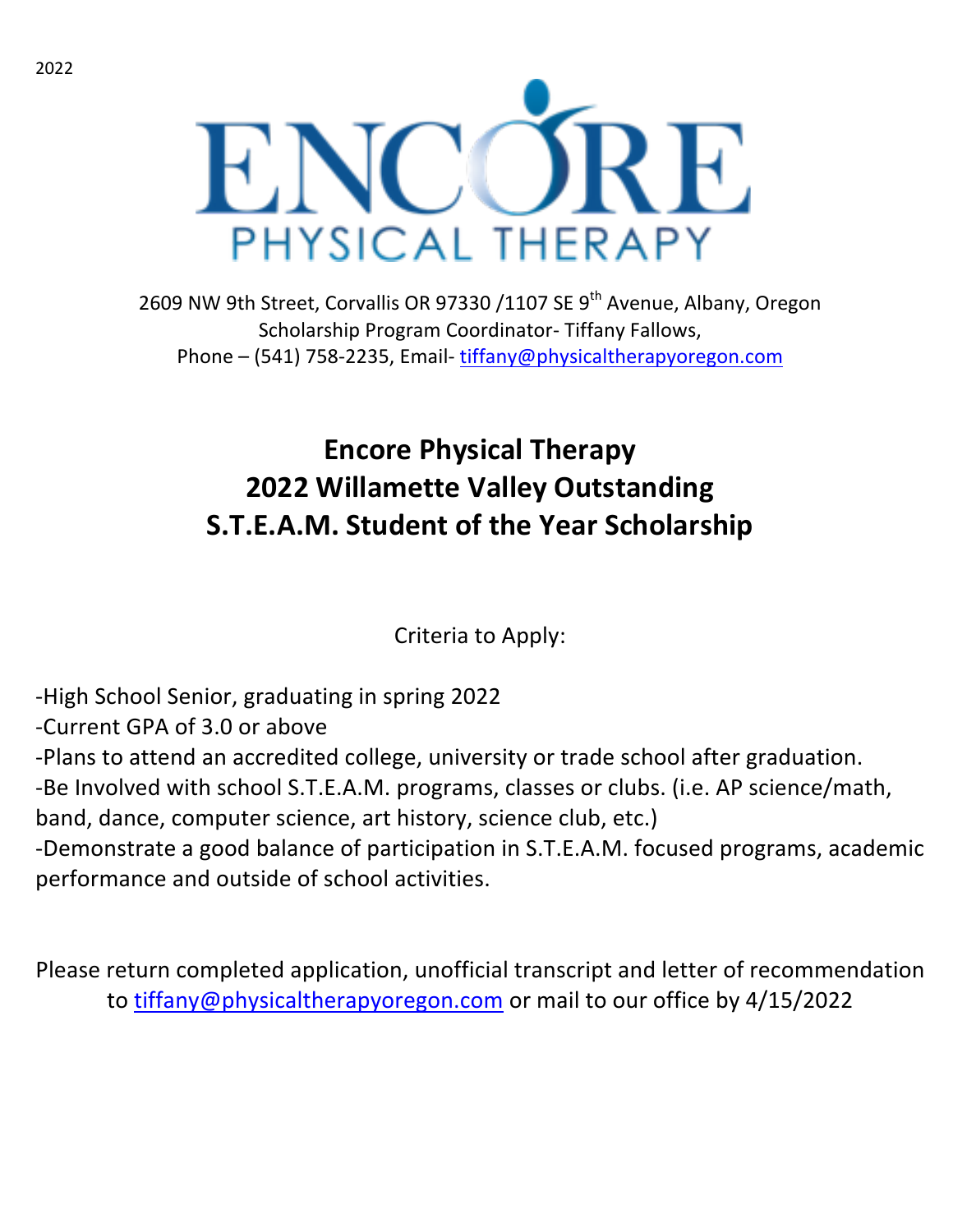## **Encore Physical Therapy 2022 Willamette Valley Outstanding S.T.E.A.M. Student of the Year Scholarship**

Please return completed application, unofficial transcript and letter of recommendation to tiffany@physicaltherapyoregon.com or mail to our office by 4/20/2022

| <b>Applicant Name:</b>    |  |  |
|---------------------------|--|--|
| <b>Applicant Address:</b> |  |  |
|                           |  |  |

| Applicant Phone: |  |
|------------------|--|
| Applicant Email: |  |

\_\_\_\_\_\_\_\_\_\_\_\_\_\_\_\_\_\_\_\_\_\_\_\_\_\_\_\_\_\_\_\_\_\_\_\_\_\_\_\_\_\_\_\_\_\_\_\_\_\_\_\_\_\_\_\_\_

List the accredited college, university, or trade school that you are considering attending after graduation, and one alternate:

College/University/Trade School

Please discuss your educational and career plans:

Describe two character traits that you will use to meet your educational and career goals: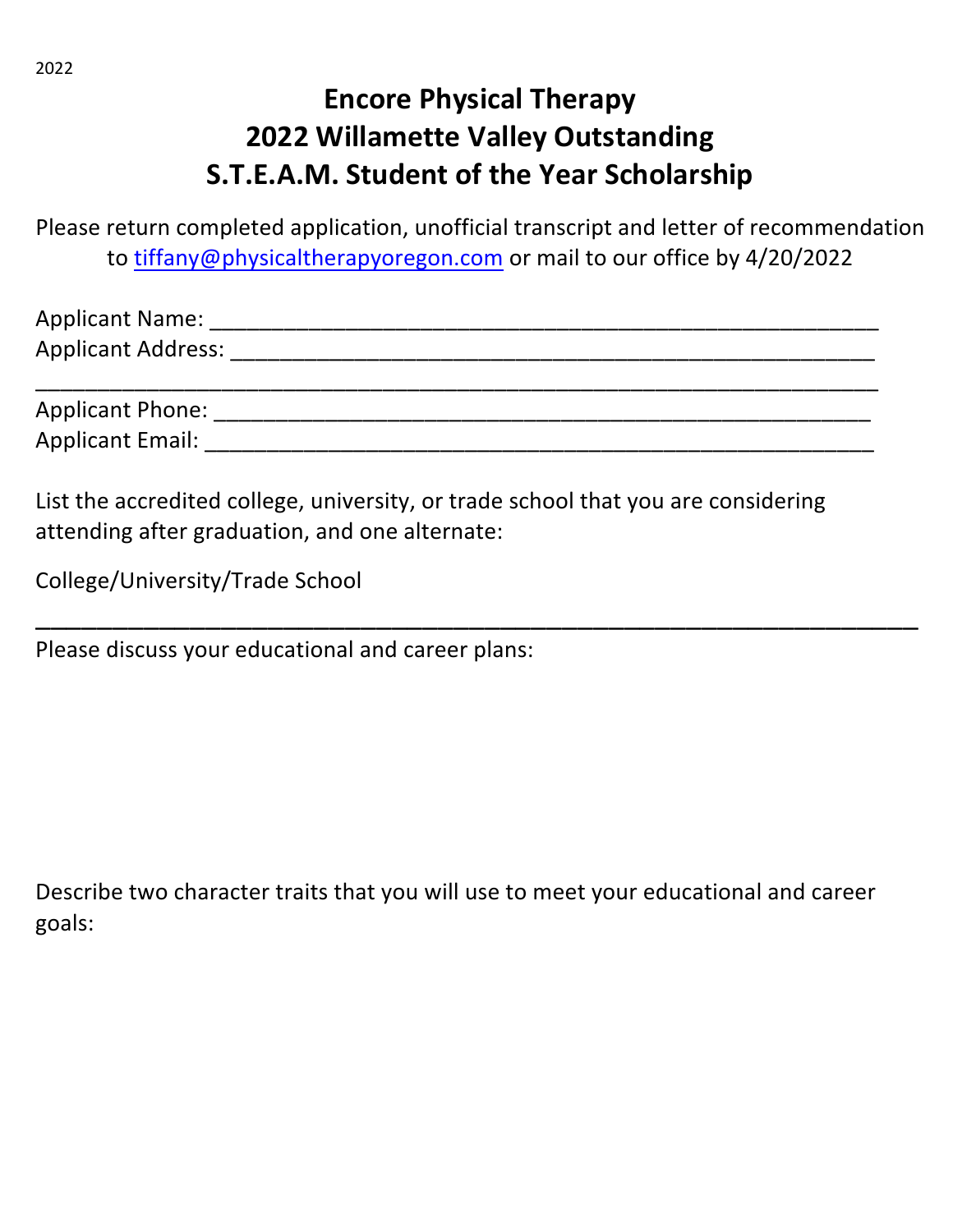2022

Please list your high school S.T.E.A.M. related classes, programs or non-school based activities in which you have participated:

Please share with us any unique S.T.E.A.M. honors or experiences you would like us to know about:

In the last decade, more and more attention has been given to the areas of S.T.E.A.M. education. In your own words, what are the current and future benefits to students who participate in these programs? What do you see as the biggest ways you have benefited from these programs?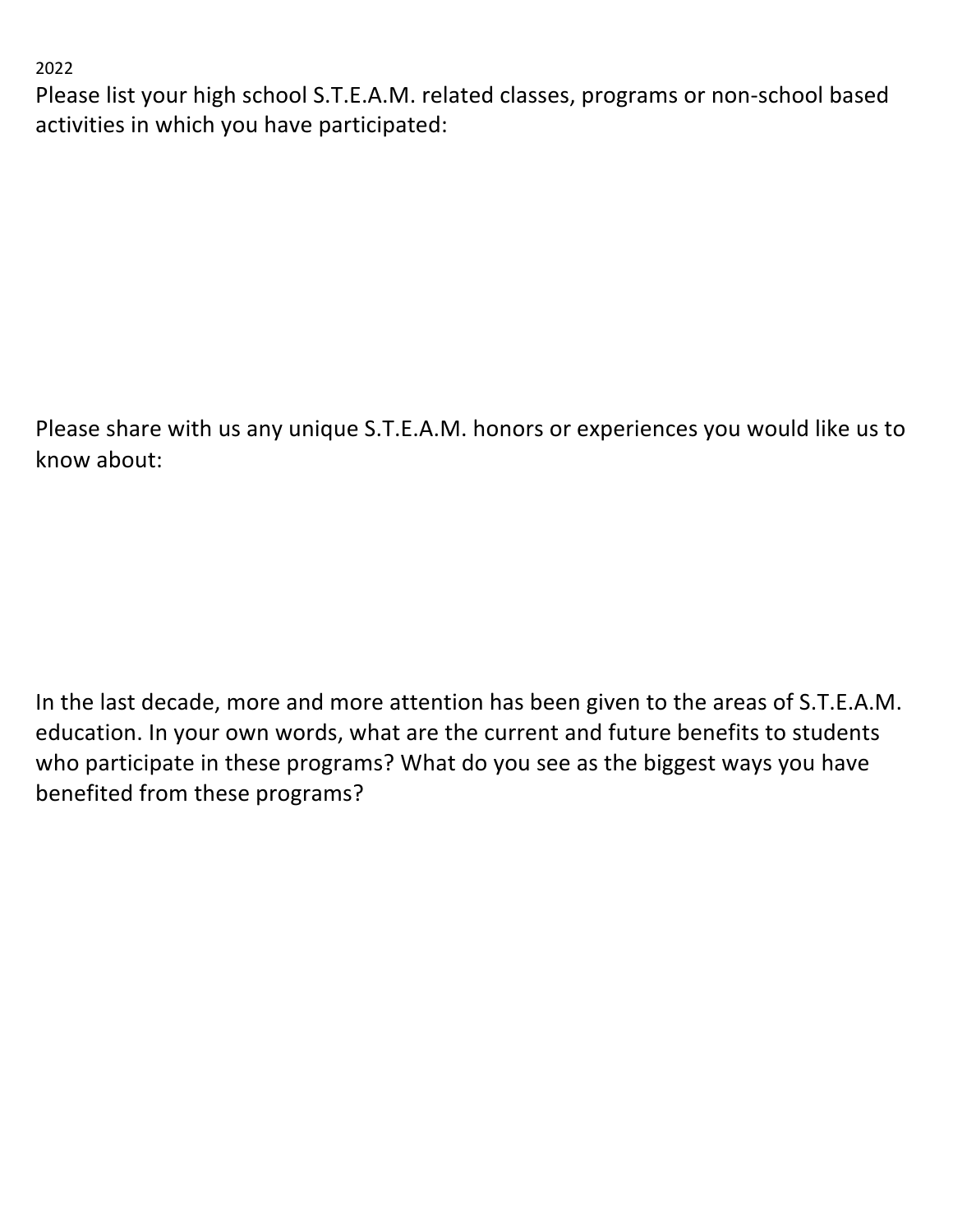```
2022
```
Please list any other High School Activities you have been involved with:

Please list any High School Honors:

Please list any non-school activities or volunteer work you've been involved with (IE. Non-school based clubs, employment, help in the community):